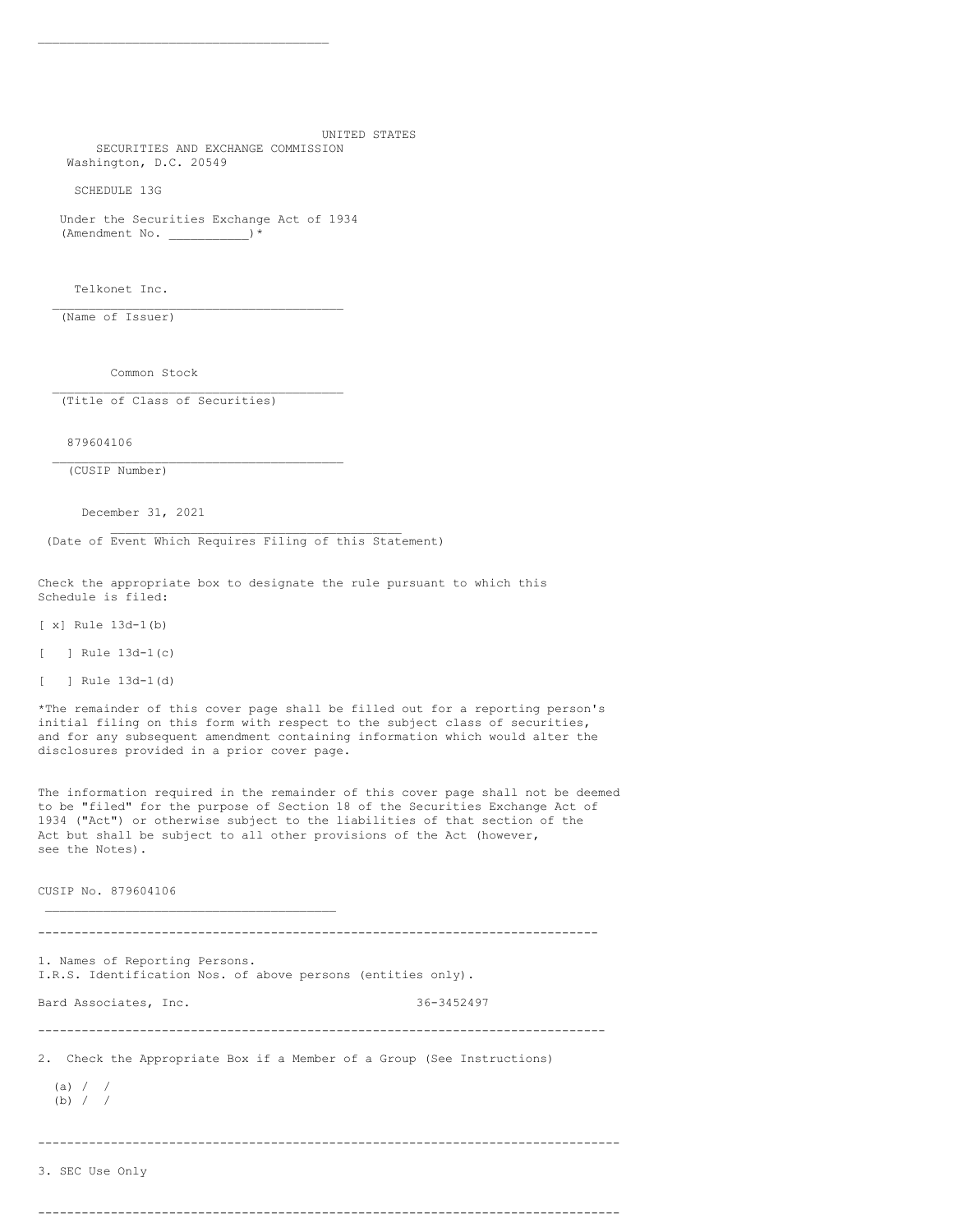Illinois -------------------------------------------------------------------------------- Number of 5. Sole Voting Power Shares Beneficially 1,153,616 Owned by --------------------------------------------- Each Reporting 6. Shared Voting Power Person with  $\Omega$ --------------------------------------------- 7. Sole Dispositive Power 11,661,698 --------------------------------------------- 8. Shared Dispositive Power  $\bigcirc$ --------------------------------------------- ---------------------------------------------------------------------------- 9. Aggregate Amount Beneficially Owned by Each Reporting Person 11,661,698 ---------------------------------------------------------------------------- 10. Check if the Aggregate Amount in Row (9) Excludes Certain Shares (See Instructions) / / ----------------------------------------------------------------------------- 11. Percent of Class Represented by Amount in Row (9) 8.6% ----------------------------------------------------------------------------- 12. Type of Reporting Person (See Instructions) IA ----------------------------------------------------------------------------- ITEM 1. (a) Name of Issuer Telkonet Inc. ----------------------------------------------------------------------------- (b) Address of Issuer's Principal Executive Offices 20800 Swenson Drive, Suite 175 Waukesha, WI 53186 ------------------------------------------------------------------------------ ITEM 2. (a) Name of Person Filing Bard Associates, Inc. ----------------------------------------------------------------------------- (b) Address of Principal Business Office or, if none, Residence 135 South LaSalle Street, Suite 3700 Chicago, IL 60603 ----------------------------------------------------------------------------- (c) Citizenship United States -----------------------------------------------------------------------------

4. Citizenship or Place of Organization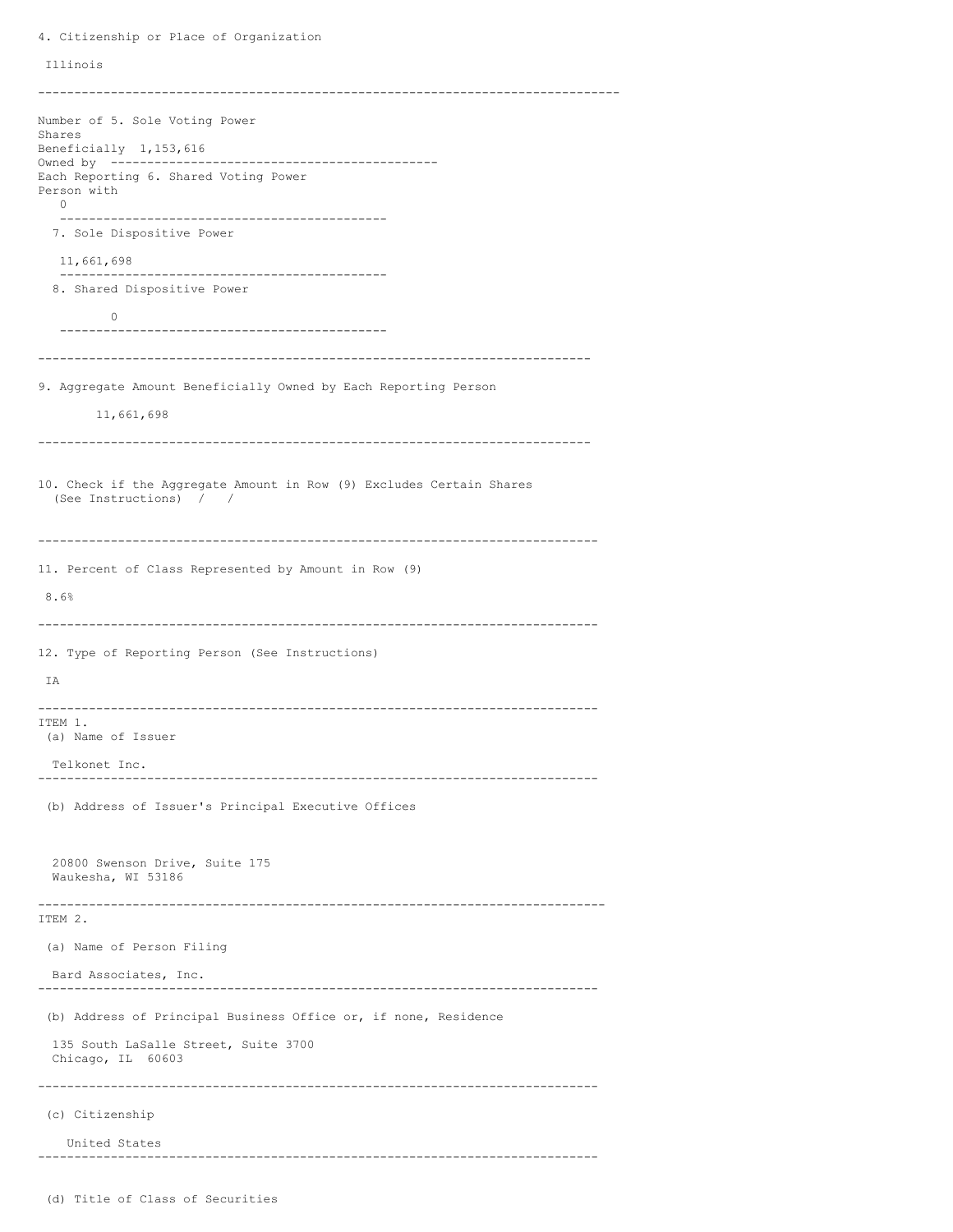------------------------------------------------------------------------------

(e) CUSIP Number

879604106

------------------------------------------------------------------------------

ITEM 3. IF THIS STATEMENT IS FILED PURSUANT TO SECTIONS 240.13d-1(b) or 240.13d-2(b) or (c), CHECK WHETHER THE PERSON FILING IS A:

(a) / / Broker or dealer registered under section 15 of The Act (15 U.S.C. 78o).

(b)  $/$  / Bank as defined in section 3(a)(6) of the Act (15 U.S.C. 78c).

(c) / / Insurance company as deined in section 3(a)(19) Of the Act (15. U.S.C. 78c).

(d) / / Investment company registered under section 8 of The Investment Company Act of 1940 (15 U.S.C. 80a-8).

(e) / x / An investment adviser in accordance with Section 240.13d-1(b)(1)(ii)(E);

(f) / / An employee benefit plan or endowment fund in accordance with Section 240.13d-1(b)(1)(ii)(F);

(g) / / A parent holding company or control person in accordance with Section  $240.13d-1$ (b)(1)(1)(ii)(G);

(h) / / A savings association as defined in Section 3(b) of the Federal Deposit Insurance Act (12 U.S.C. 1813);

(i) / / A church plan that is excluded from the definition of an Investment company under section 3(c)(14) of the Investment Company Act of 1940 (15. U.S.C. 80a-3);

(i) / / Group, in accordance with Section  $240.13d-1$  (b) (1) (ii)(J).

-------------------------------------------------------

ITEM 4. OWNERSHIP

The information reported below in the Item 4(a) is as of December 31, 2021, consisting of 11,661,698 shares.

The percentage set forth in Item 4(b) is calculated based on the 136,311,335 shares of the Issuer's Common Stock outstanding as reported in the Issuer's 10-Q for the period September 30, 2021 (filed November 15, 2021).

(a) Amount beneficially owned:

11,661,698

(b) Percent of Class

8.6%

(c) Number of shares as to which the person has:

(i) Sole power to vote or to direct the vote

1,153,616

---------------------------------------------------- (ii) Shared power to vote or to direct the vote

 $\Omega$ ------------------------------------------------------ (iii) Sole power to dispose or to direct the disposition of 11,661,698 ------------------------------------------------ (iv) Shared power to dispose or to direct the disposition of

 $\Omega$ ---------------------------------------------------------